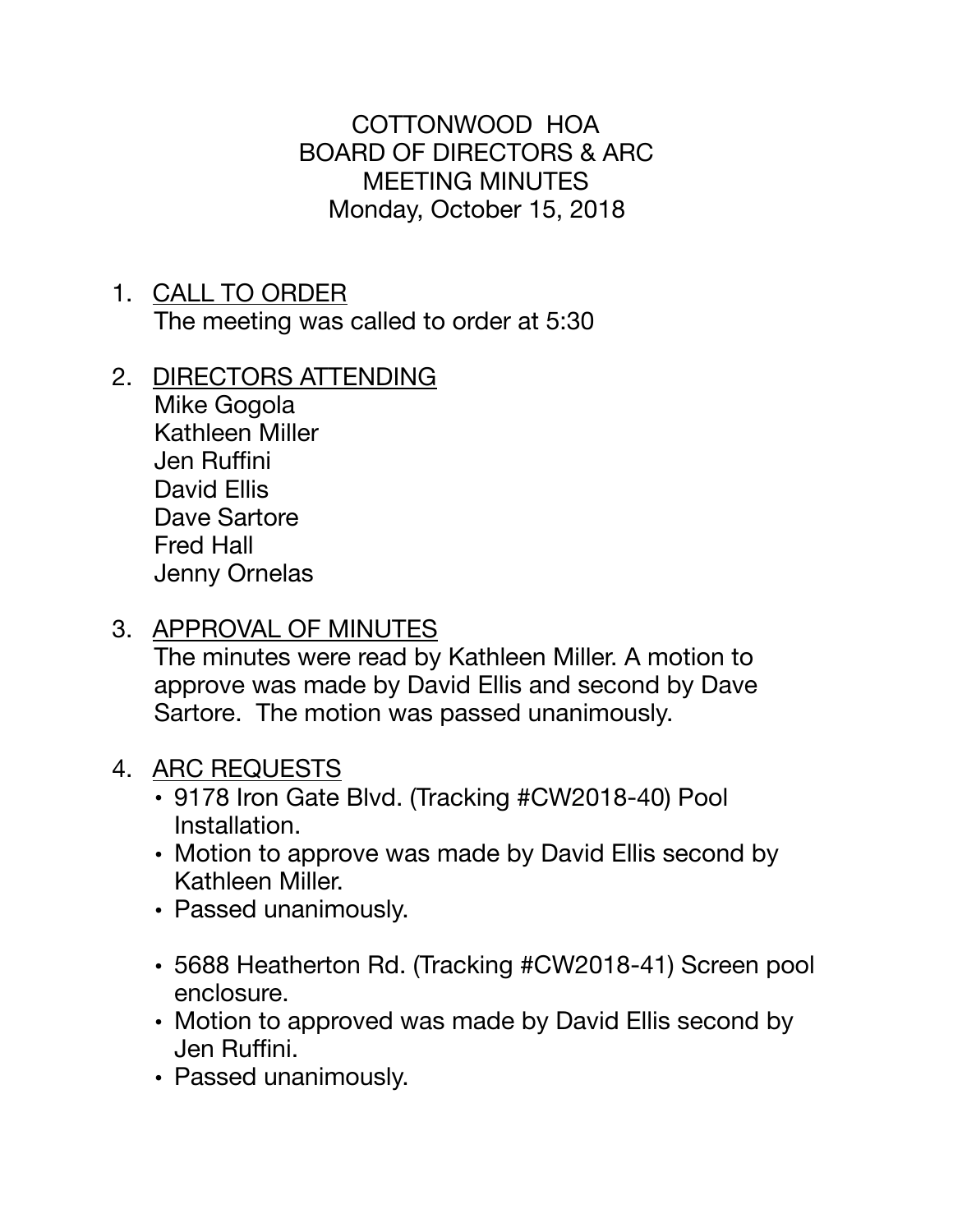- 6137 Brighton Lane (Tracking #CW2018-42) Shed.
- Motion to approve was made by Jen Ruffini second by Dave Satore.
- Passed unanimously.
- 6193 Brighton Lane (Tracking #CW2018-34) Shed and privacy fence.
- Motion to approve was made by David Ellis second by Jen Ruffini.
- Passed unanimously.
- 5464 Heatherton Rd (Tracking #CW2018-44) Pool Enclosure, Garage screen, Satellite dish, Second Garage, Widen Driveway.
- Motion to approve Mike Gogola second by Jen Ruffini.
- Garage cannot be converted to living space. Garage must be bricked the same as the house. Drive way must be professionally done.
- 5. NEW BUSINESS
	- Financial Report.
	- Mike read the 2019 Budget.
	- Front gate needs a new hardware system. \$3,800.
	- Motion to approve Dave Satore, second by Jen Ruffini.
	- Asphalt Paving sent the HOA a proposal for sealing cracks in the road in phase 1.
	- \$5,925.
	- Motion to approve David Ellis, second by Kathleen Miller.
	- Fall yard sale was success.